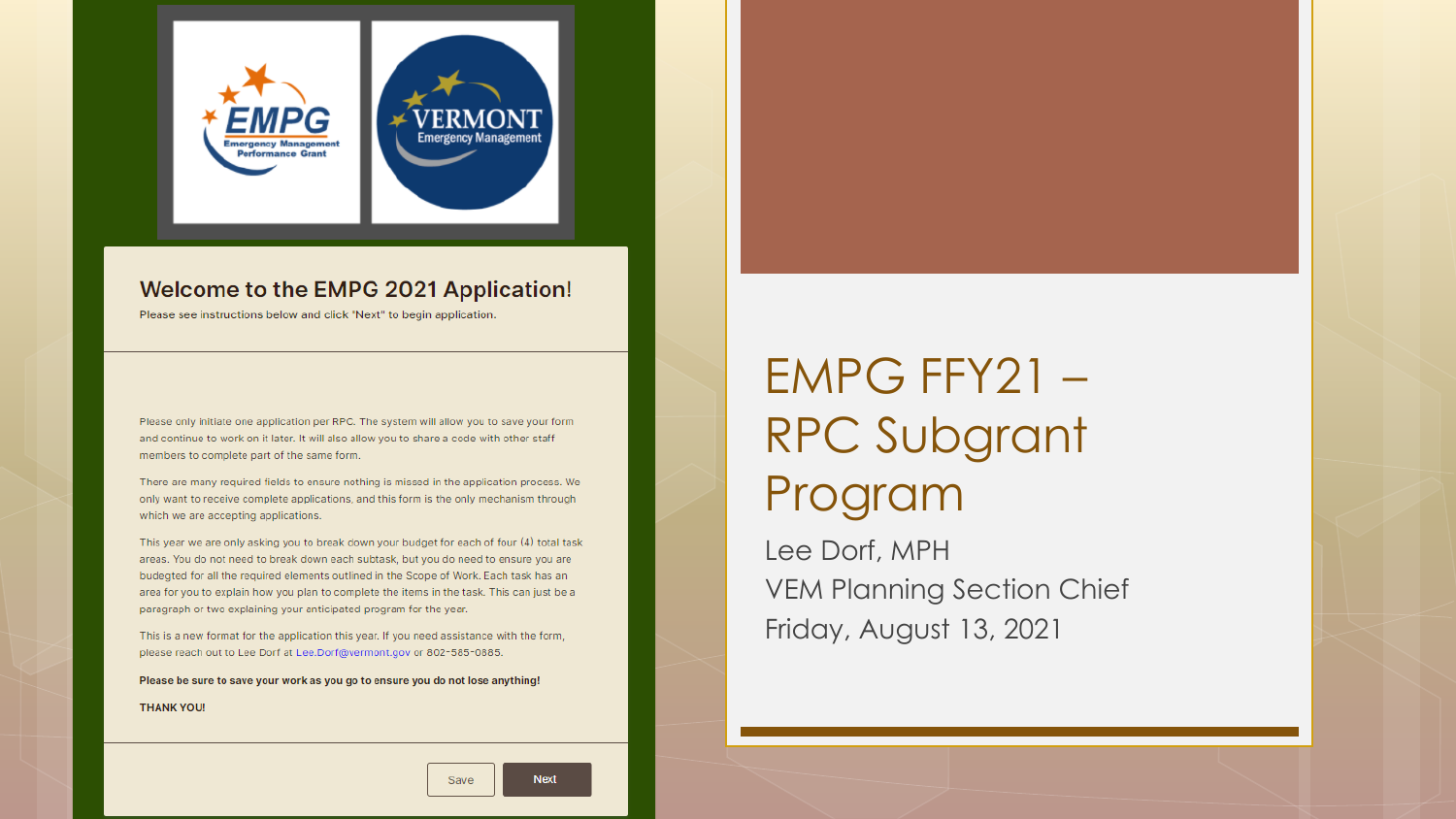## **Overview**

**o** Briefly describe the new application process

- Review Scope of Work (SOW)
- o Review Notice of Funding Opportunity (NOFO)
- **o** Take a deeper dive into the **new** [online application](https://form.jotform.com/211526229519153)! o Plenty of time for Q&A.

o REMINDER: Applications are due on September 1.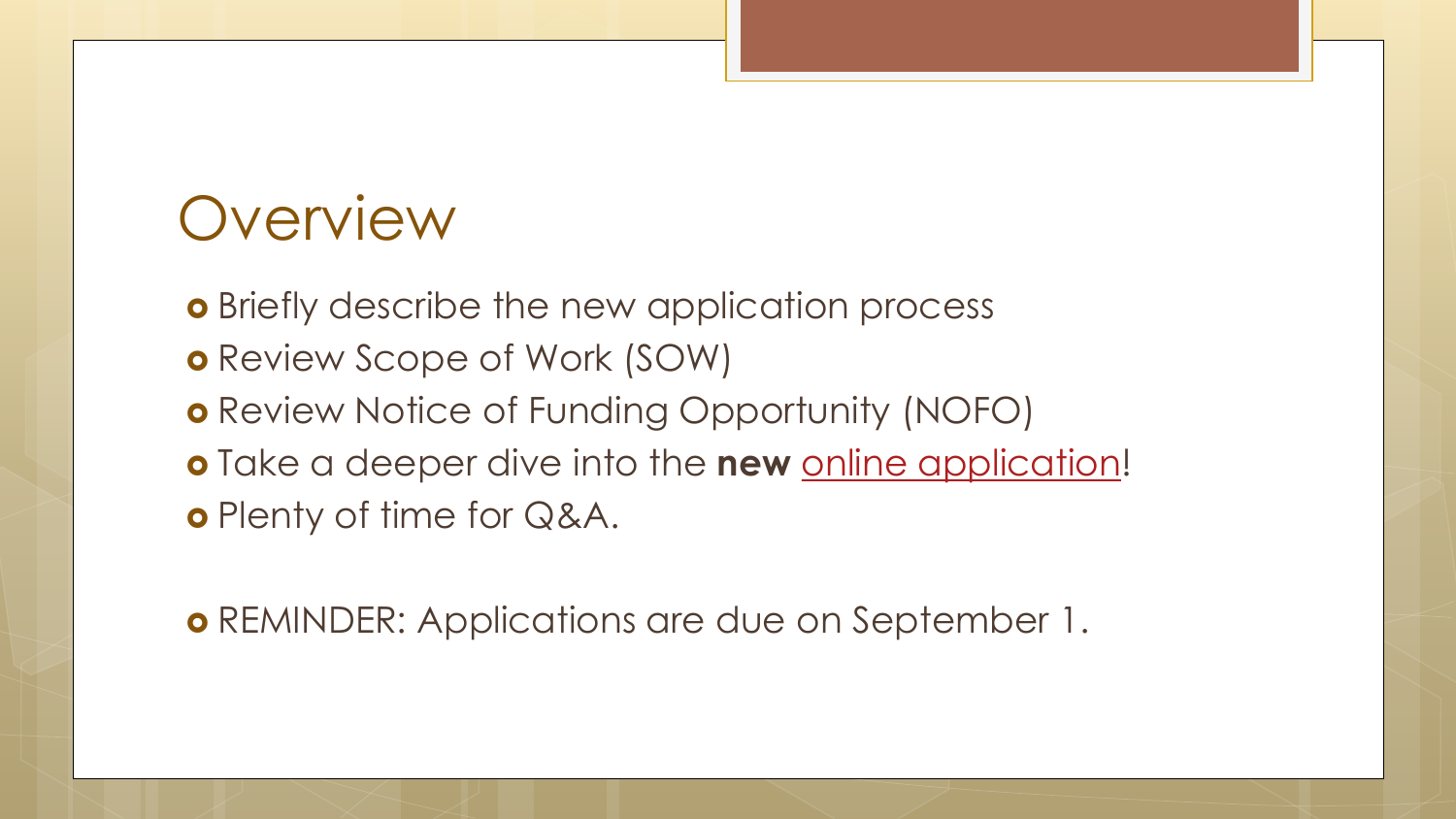# New Application Process

- **o** There are two main reasons for the change in application process this year.
	- We have reduced the amount of information we are collecting to streamline the application process and reduce the administrative burden.
	- We moved to an online application to assist with submission and review.

 This new system may not be perfect, but it moves us in the right direction! Major adjustments will not be made to the form during the application cycle but there will be an opportunity for feedback.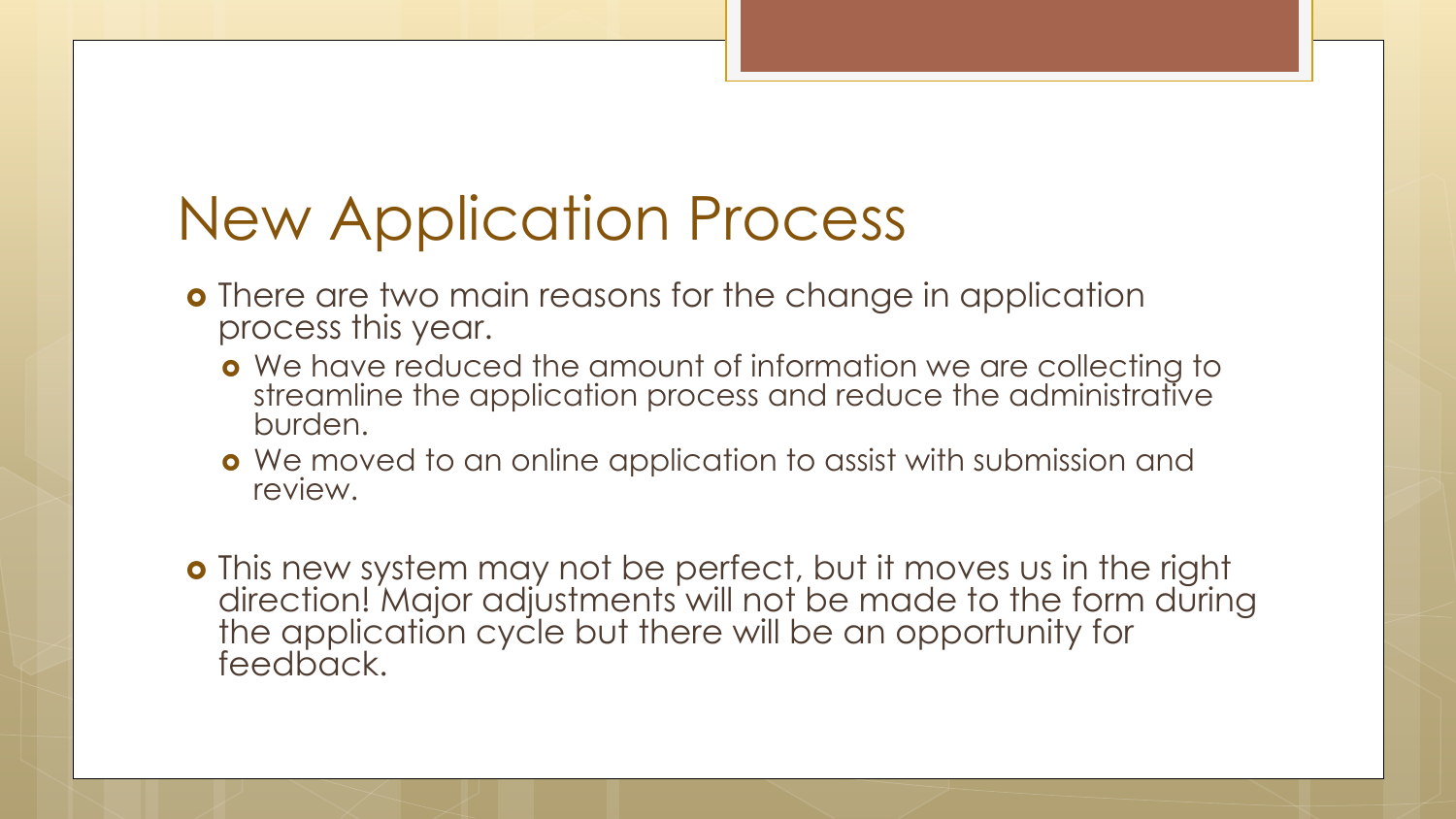## Scope of Work - Tasks



## Local Planning



Technical Assistance and Education



Regional Emergency Management Committees (REMCs)



Statewide Emergency Response **Preparation**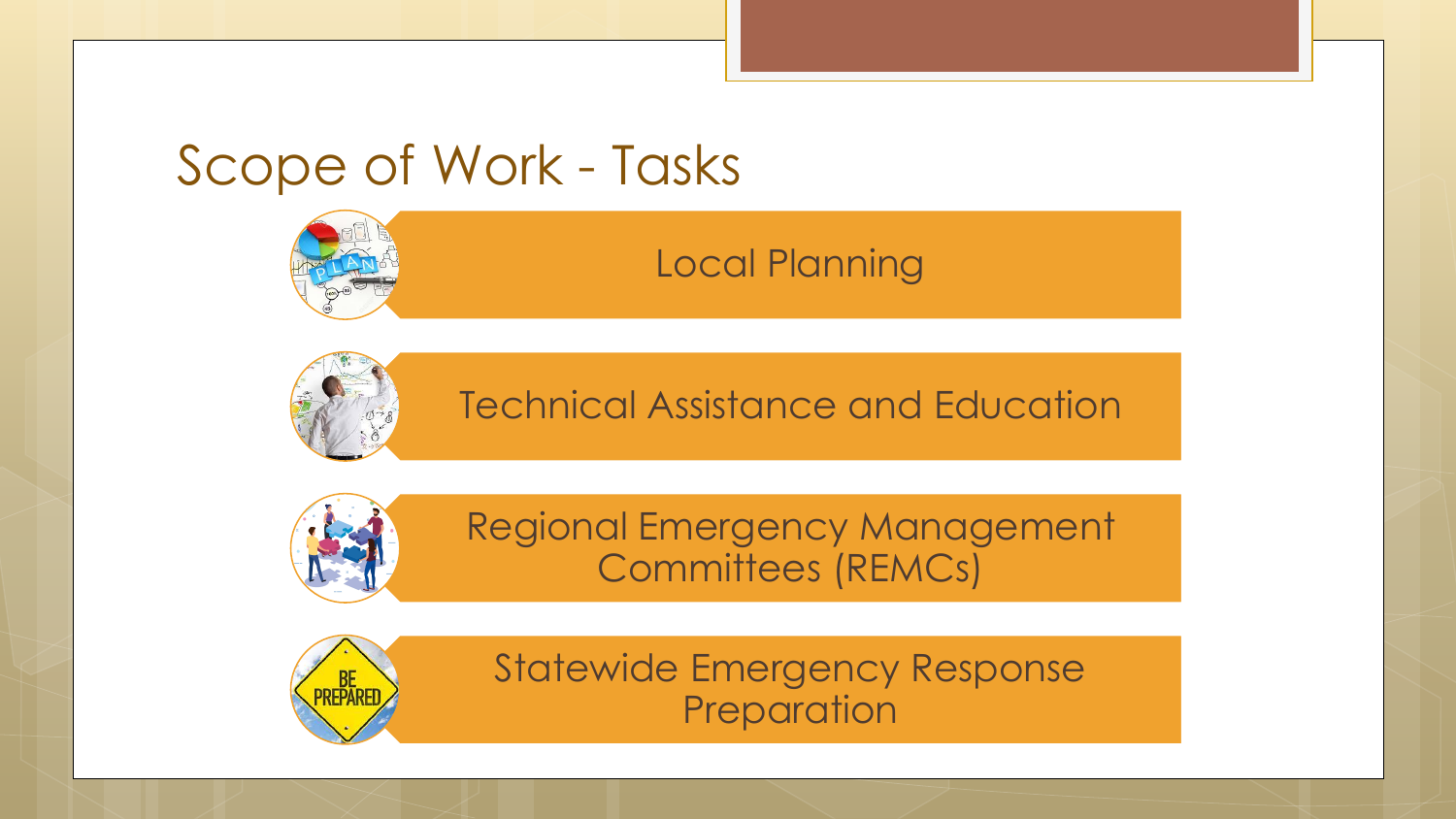## Key Changes - Process

- **o** The SOW outlines all the activities you must include budget for each task.
- You only to need to budget up to the task level
- You do not need to provide position, # of hours, miles etc.
- o Everything under SHALL, must be included and anything under MAY is allowable.



## Local Planning



Technical Assistance and Education



Regional Emergency Management Committees (REMCs)



Statewide Emergency Response **Preparation**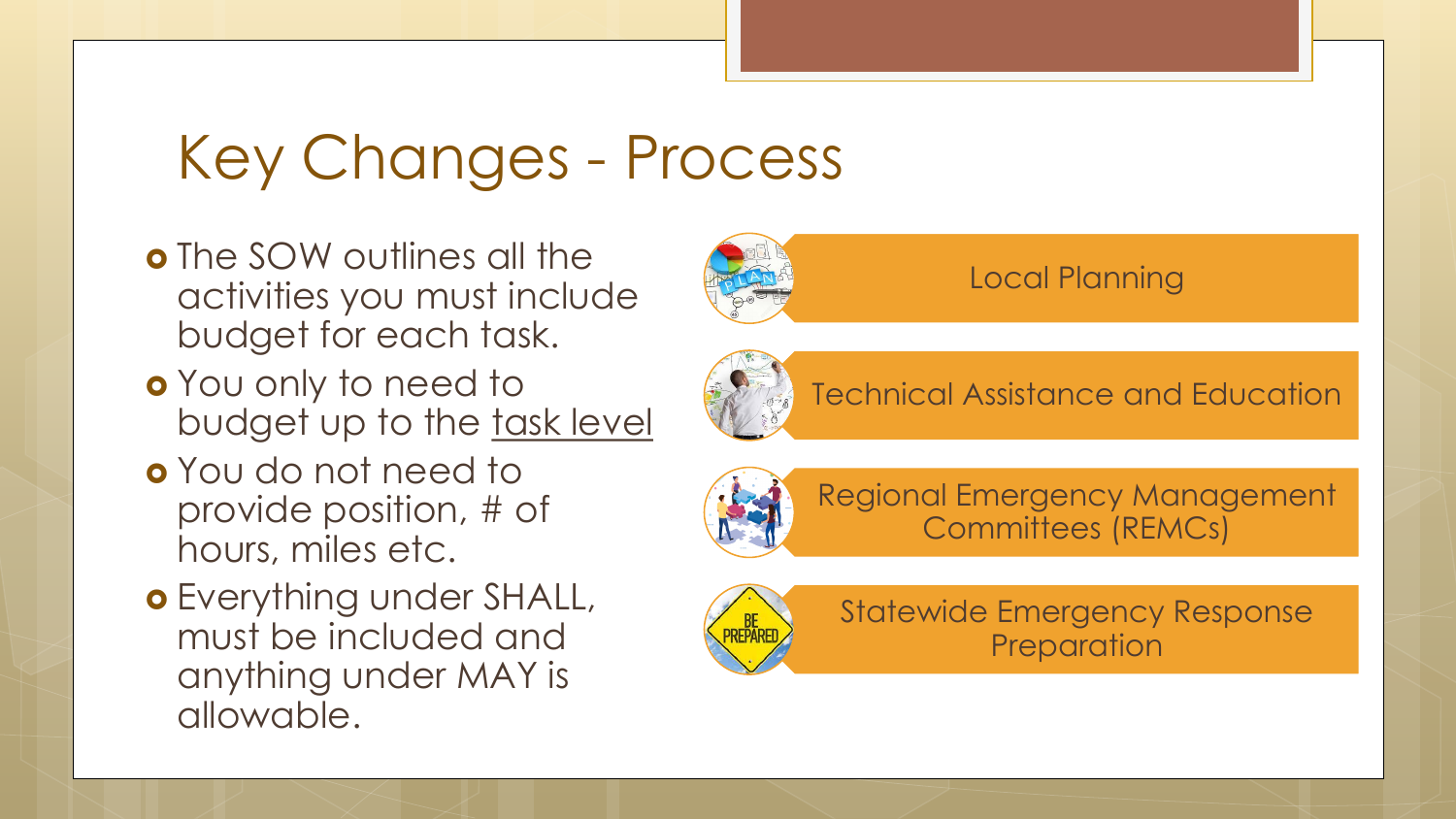# Budget

|                                                                      | <b>Salaries</b><br>and<br><b>Benefits</b> | Contractual | <b>Supplies</b> | Travel<br>and<br>Mileage | Equipment | Other<br><b>Direct</b><br>Costs |
|----------------------------------------------------------------------|-------------------------------------------|-------------|-----------------|--------------------------|-----------|---------------------------------|
| Task 1: Local Planning                                               |                                           |             |                 |                          |           |                                 |
| <b>Task 2: Technical</b><br>Assistance and<br>Education              |                                           |             |                 |                          |           |                                 |
| Task 3: Regional<br><b>Emergency Management</b><br><b>Committees</b> |                                           |             |                 |                          |           |                                 |
| Task 4: Statewide<br><b>Emergency Response</b>                       |                                           |             |                 |                          |           |                                 |

 You still need to have a breakdown, per task, of the budget categories.

- Each cell needs to be complete, so enter "0" if needed.
- While we are not defining %/task, please be sure to account for all required tasks.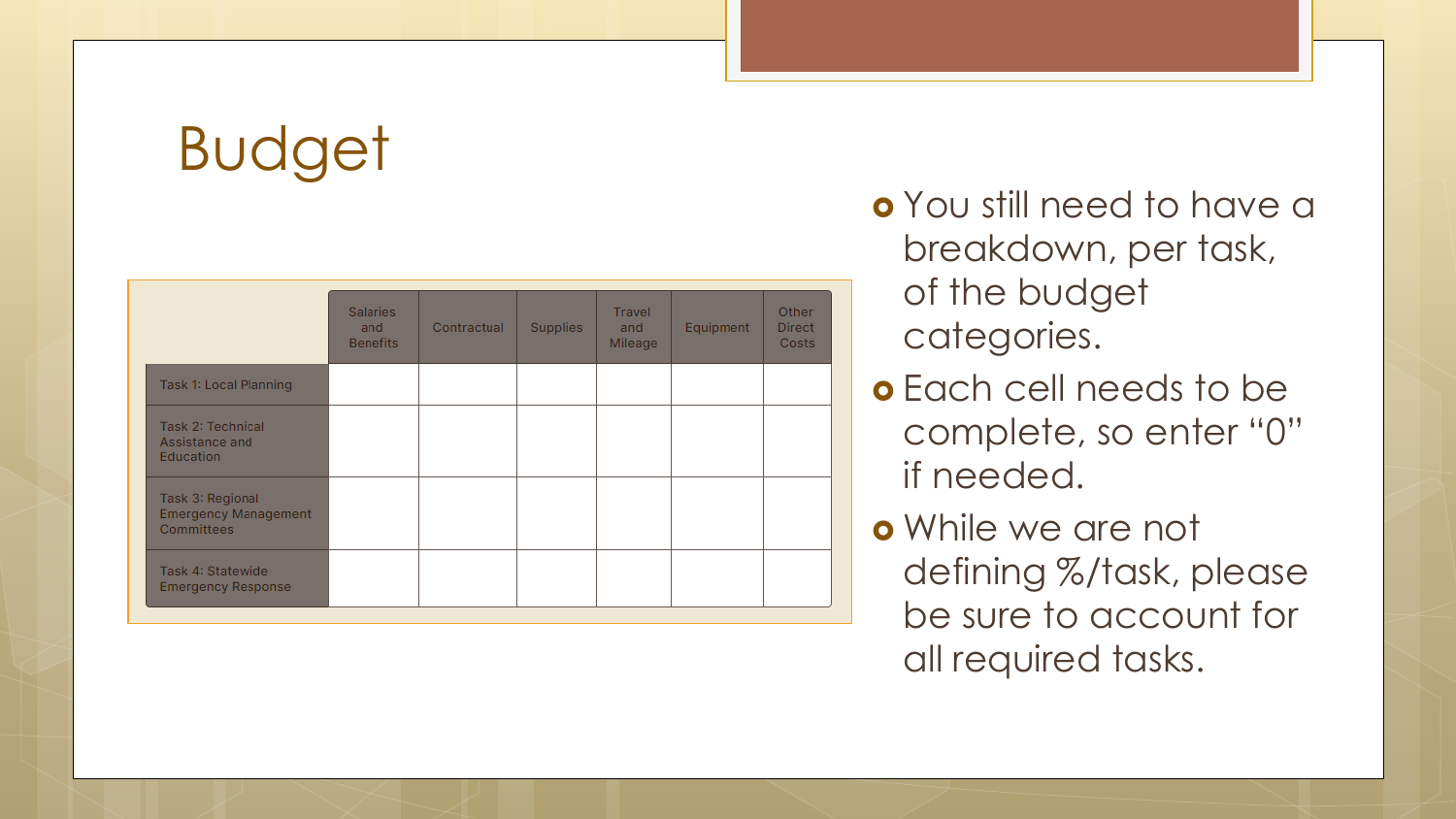## Match

## Similar need for match.

 You need to complete a full ROW, but you do not need to complete all five if you do not have that many different sources.

- **o** Additional fields:
	- o Match Type (dropdown)
	- **o** Match Source (free text)

|                       | Match<br>Type | Match<br>Source | <b>Salaries</b><br>and<br><b>Benefits</b> | Contractual | Supplies | Travel<br>and<br>Mileage | Equipment | Other<br><b>Direct</b><br>Costs |
|-----------------------|---------------|-----------------|-------------------------------------------|-------------|----------|--------------------------|-----------|---------------------------------|
| Match<br>Source<br>#1 | $\checkmark$  |                 |                                           |             |          |                          |           |                                 |
| Match<br>Source<br>#2 | $\checkmark$  |                 |                                           |             |          |                          |           |                                 |
| Match<br>Source<br>#3 | $\checkmark$  |                 |                                           |             |          |                          |           |                                 |
| Match<br>Source<br>#4 | $\checkmark$  |                 |                                           |             |          |                          |           |                                 |
| Match<br>Source<br>#5 | $\checkmark$  |                 |                                           |             |          |                          |           |                                 |
|                       |               |                 |                                           |             |          |                          |           | $\mathbf{b}$                    |

Click here for: [Match Type Descriptions](https://vem.vermont.gov/funding/match)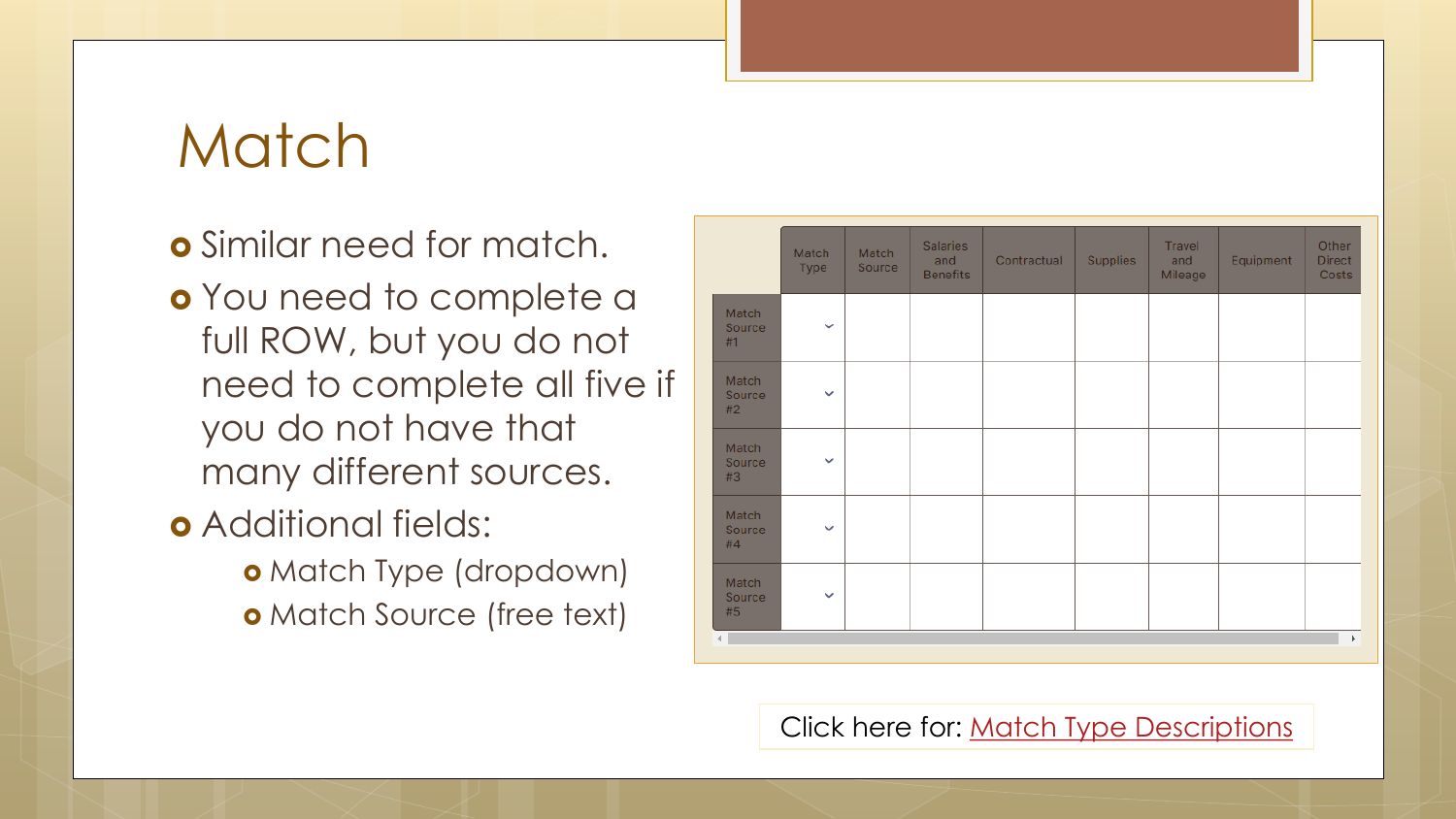# Key Changes - Content

- Local Planning slight rewording but generally same
- TA&E There will be a quarterly in-person VEM/RPC regional meeting, so account for that in budget. Will be coordinated by RC and be within your region, so all will not need to travel to Waterbury.
- TA&E Act 166 Inventory
- TA&E The "may" categories have changed slightly, so make sure the work you are looking to do is covered in the SOW.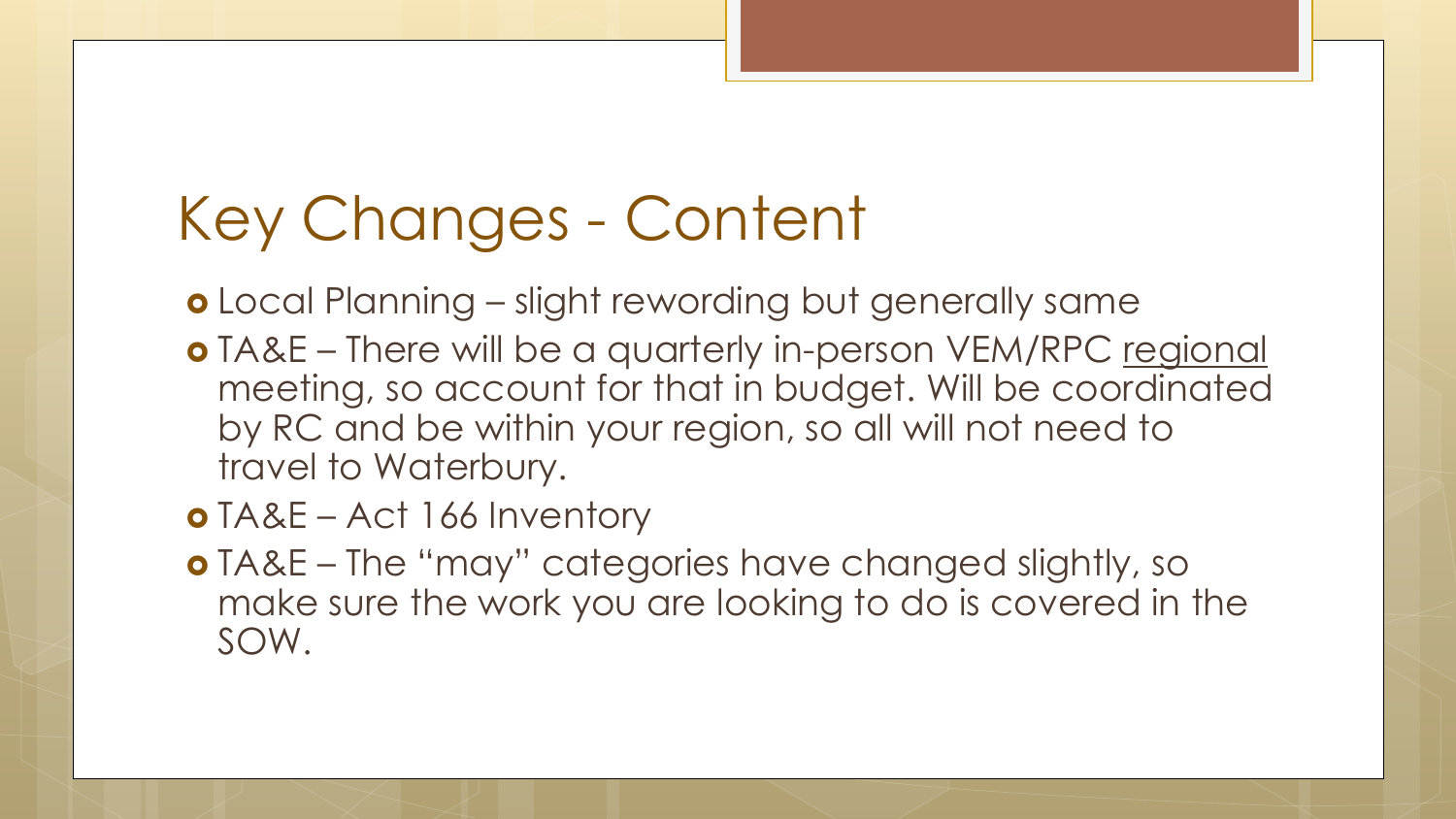# Key Changes – More Content

- **o** REMCs This section is a bit more clearly defined. The anticipated roll out is October 1, 2021, meaning this work will apply to the full period of performance.
- **o** Response Prep The biggest change is that the SEOC training curriculum was updated in May 2021. Questions can be directed to the [VEM Training Administrator.](mailto:DPS.EMHSTraining@vermont.gov?subject=Question:%20SEOC%20Curriculum)

#### **SEOC Section Staff**

- Before participating in the SEOC, any individual filling an SEOC Section Staff role is required to complete:
	- **o** Incident Command System 100
	- **o** State Emergency Operations Center Orientation
	- WebEOC State User training
	- Vermont SEOC Section Training (for the section they will be staffing)
- **o** Upon successful completion of those courses, individuals will be authorized to staff the SEOC, will be registered for VTAlert (to receive notification about SEOC activations), and WebEOC (the state's incident management software). Within 1 year of staffing the State Emergency Operations Center, individuals filling as SEOC Partner role are required to participate in:
	- **o** IS 700 National Incident Management System Introduction
	- **o** IS 800 National Response Framework Introduction
	- **o** Incident Command System 200
	- **o** G0191: Incident Command System/Emergency Operations Center Interface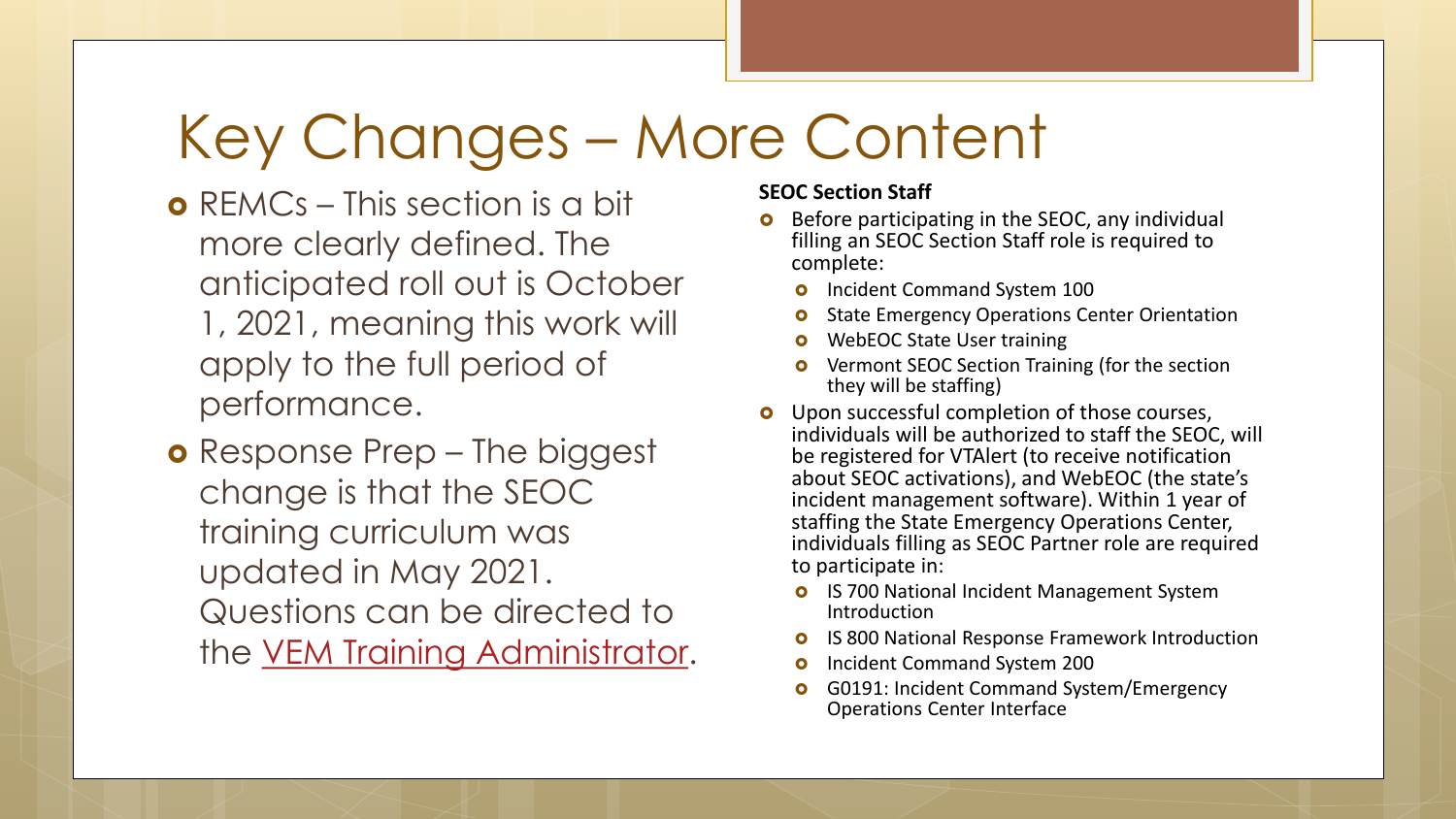# NOFO

- Program is level-funded (\$605k) and the same formula was used as last year, only change is update population numbers.
- o The requirement (support documentation) is the same, but all can must be submitted through the online application.
- Period of Performance:
	- October 1, 2021 September 30, 2022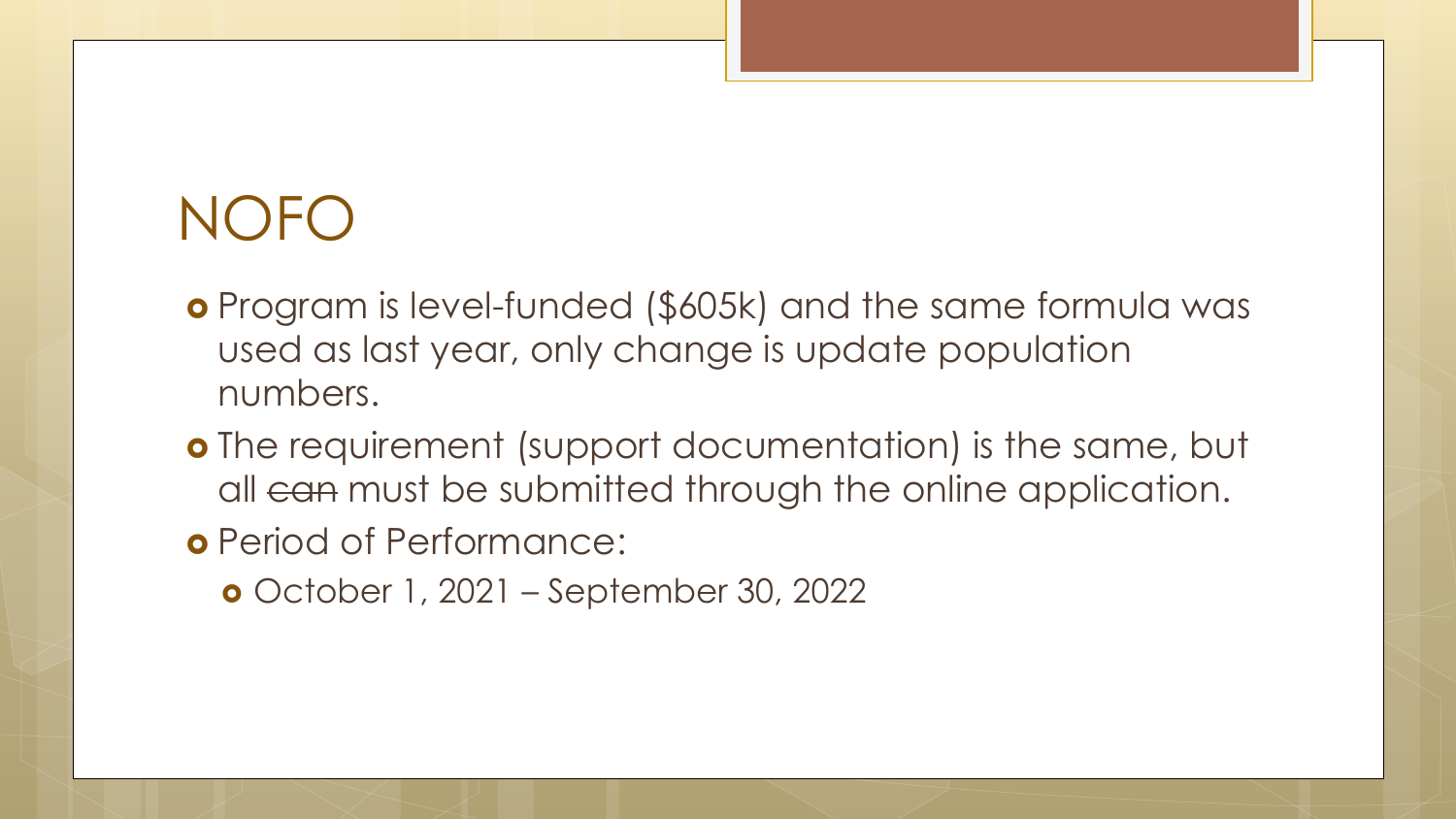Any questions before I start?

## Online Application Demo!

<https://form.jotform.com/211526229519153>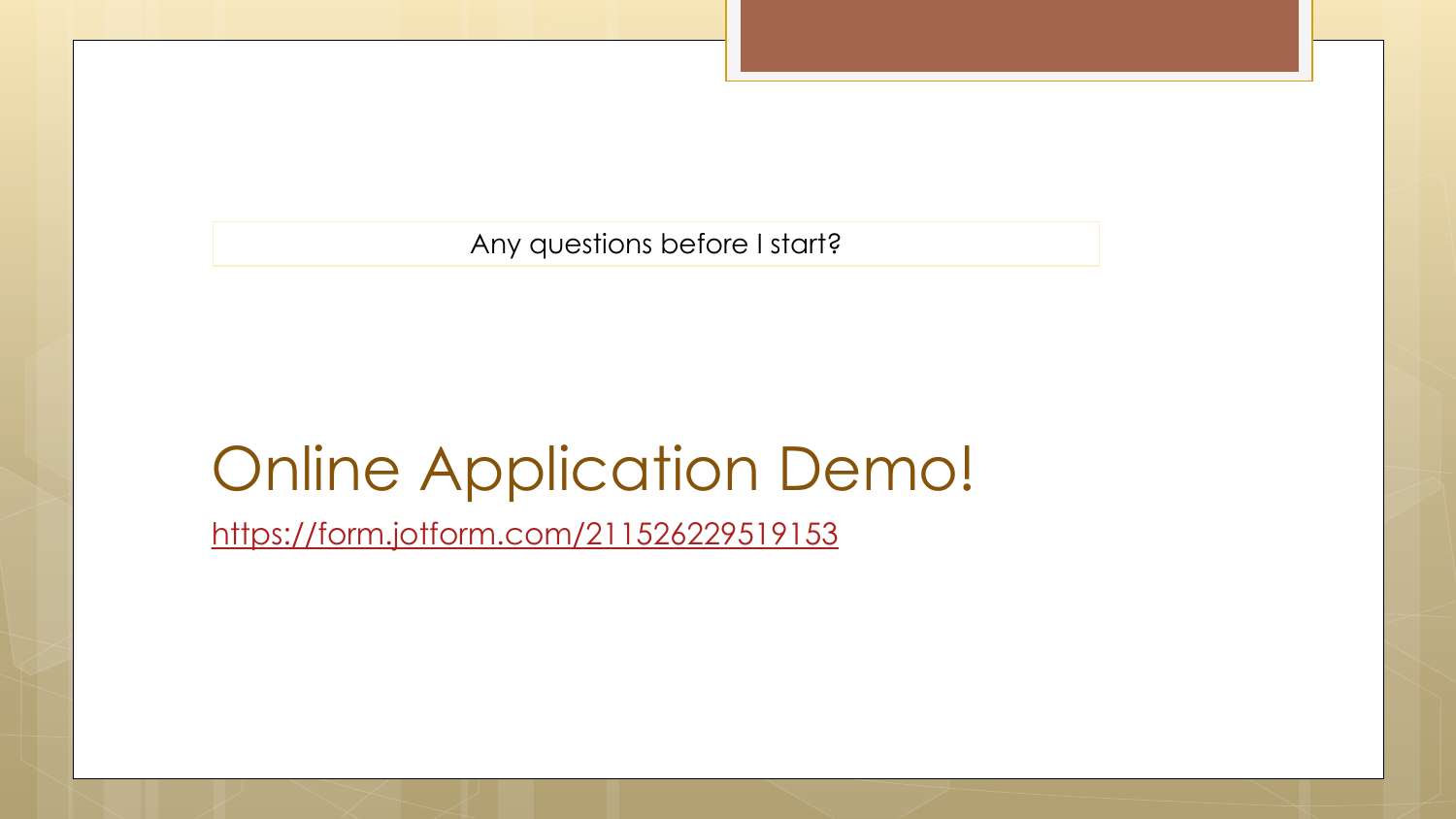## You can SAVE the application at any point and get a shareable link!

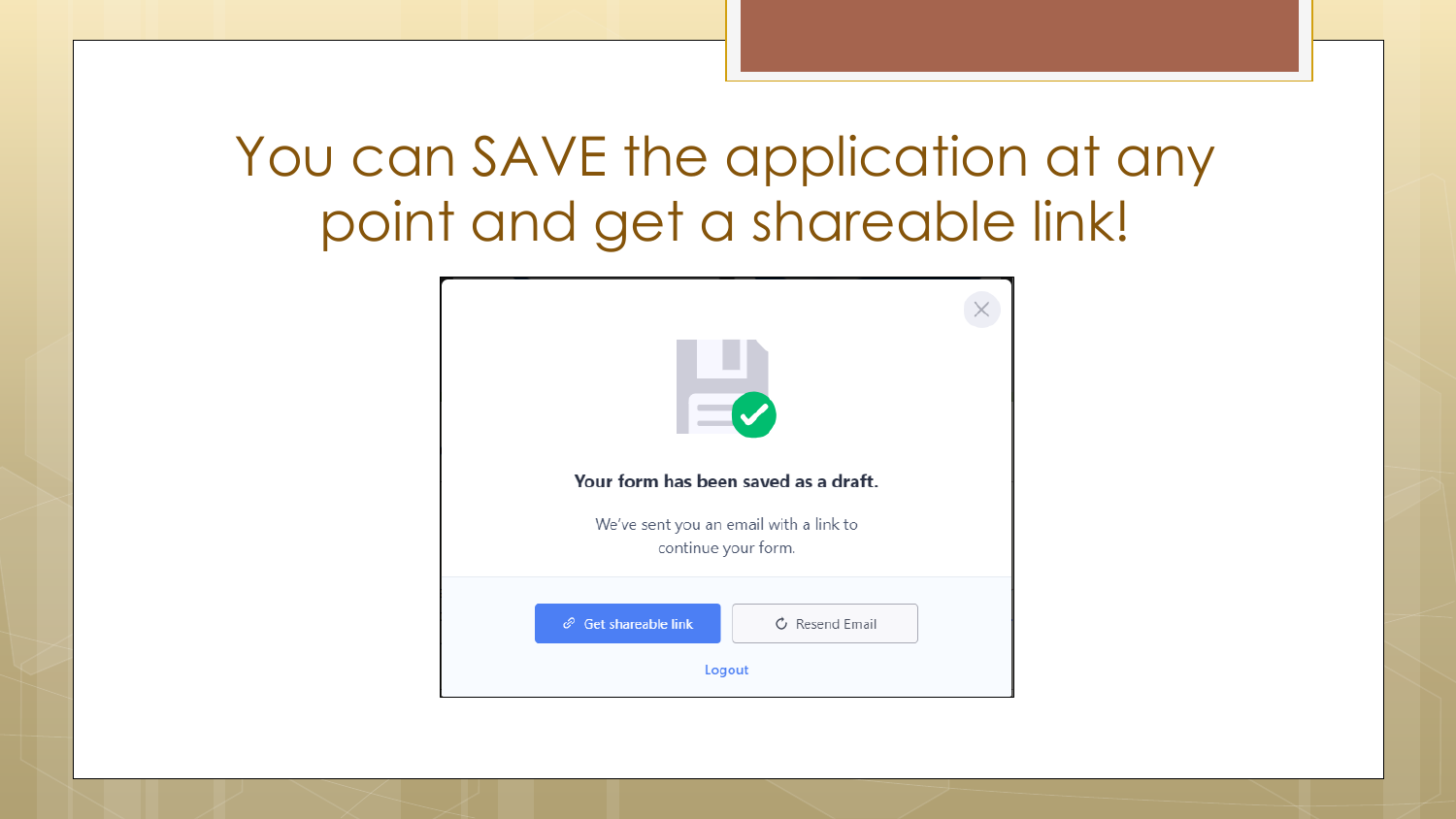## You must submit application when complete.

- You will get this thank you message when submitted.
- You will also receive and email, which will include a pdf of your application.
- o VEM will only receive a notification once the form is submitted, not when save or partially filled out.

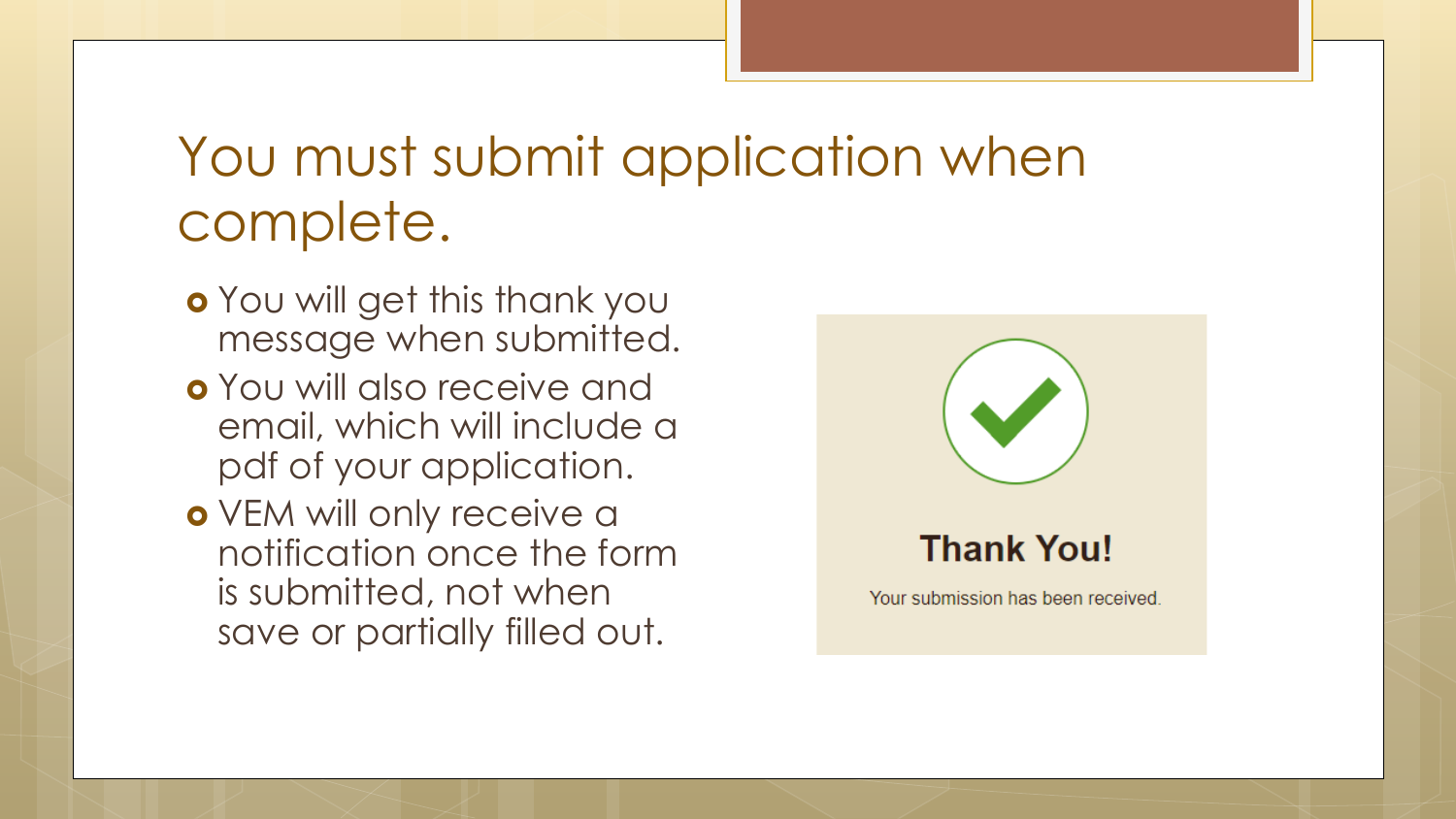

### **Welcome to the EMPG 2021 Application!**

#### **Approval Status**

In Progress

Please only initiate one application per RPC. The system will allow you to save your form and continue to work on it later. It will also allow you to share a code with other staff members to complete part of the same form.

There are many required fields to ensure nothing is missed in the application process. We only want to receive complete applications, and this form is the only mechanism through which we are accepting applications.

This year we are only asking you to break down your budget for each of four (4) total task areas. You do not need to break down each subtask, but you do need to ensure you are budegted for all the required elements outlined in the Scope of Work. Each task has an area for you to explain how you plan to complete the items in the task. This can just be a paragraph or two explaining your anticipated program for the year.

This is a new format for the application this year. If you need assistance with the form, please reach out to Lee Dorf at [Lee.Dorf@vermont.gov](mailto:Lee.Dorf@vermont.gov) or 802-585-0885.

**Please be sure to save your work as you go to ensure you do not lose anything!**

**THANK YOU!**

### **EMPG Application**

**Applicant Agency** FINAL TEST

**Address** 45 State Drive

**Project Director Lee Dorf** 

**Phone number of Applicant** (802) 585-0885

**Signature**

Waterbury, VT, 05671

**E-mail of Applicant** Lee.Dorf@vermont.gov



### **Financial Information**

**Federal Tax ID #:** 123123123

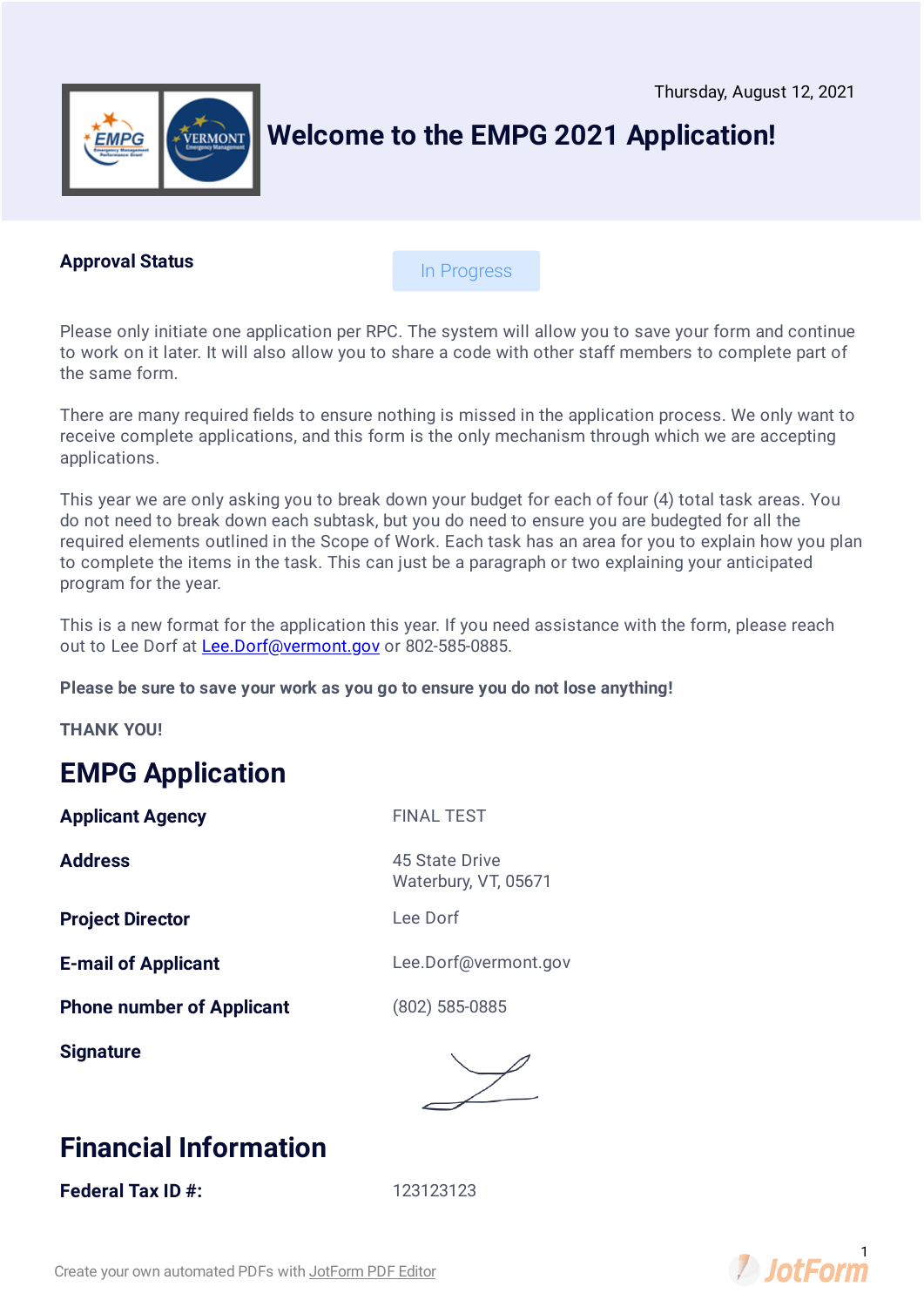| <b>DUNS #:</b>                     | 456456456                               |
|------------------------------------|-----------------------------------------|
| <b>DUNS Expiration</b>             | Saturday, September 4, 2021             |
| <b>Vermont Business Account #:</b> | 450-516516518F-02                       |
| <b>Fiscal Entity</b>               | <b>Accounting Firm or RPC</b>           |
| <b>Fiscal Entity Address</b>       | 123 Main Street<br>Waterbury, VT, 05671 |
| <b>Fiscal Year Starts</b>          | Thursday, July 1, 2021                  |
| <b>Fiscal Year Ends</b>            | Thursday, June 30, 2022                 |
| <b>Fiscal Agent Name</b>           | Sample Example                          |
| <b>Fiscal Agent Email</b>          | lee.dorf@vermont.gov                    |
| <b>Fiscal Agent Signature</b>      |                                         |

**Federal Share Application**

#### **Mission Area:** Preparedness

#### **Task:** Local Planning

Here is a list of the required elements of this task. Please be sure to include all of them in your budget.

#### **Each RPC shall:**

- A. Reach out to all municipalities within their region with the LEMP requirements and offers of assistance.
- B. Assist municipalities in completing their LEMP as requested, partnering with VEM Regional Coordinators.
- C. Conduct municipal training, as appropriate, for new municipal officials in how to complete their LEMP.
- D. Once completed LEMPs are received:
	- Review LEMP to ensure it contains the required elements, as noted on the municipal adoption form.
	- Send completed LEMP materials to VEM Regional Coordinator for their review and approval.
	- Enter LEMP information into provided SharePoint spreadsheet before the final Friday of each month.
	- Coordinate with the EMD for each city/town to verify public contact method. Input that public contact method into the provided LEMP SharePoint Spreadsheet.
- E. Reach out to the municipality to request updated contact information and update the SharePoint document with the new contact information if the LEMP information is incorrect.

#### **Reporting Requirements:**

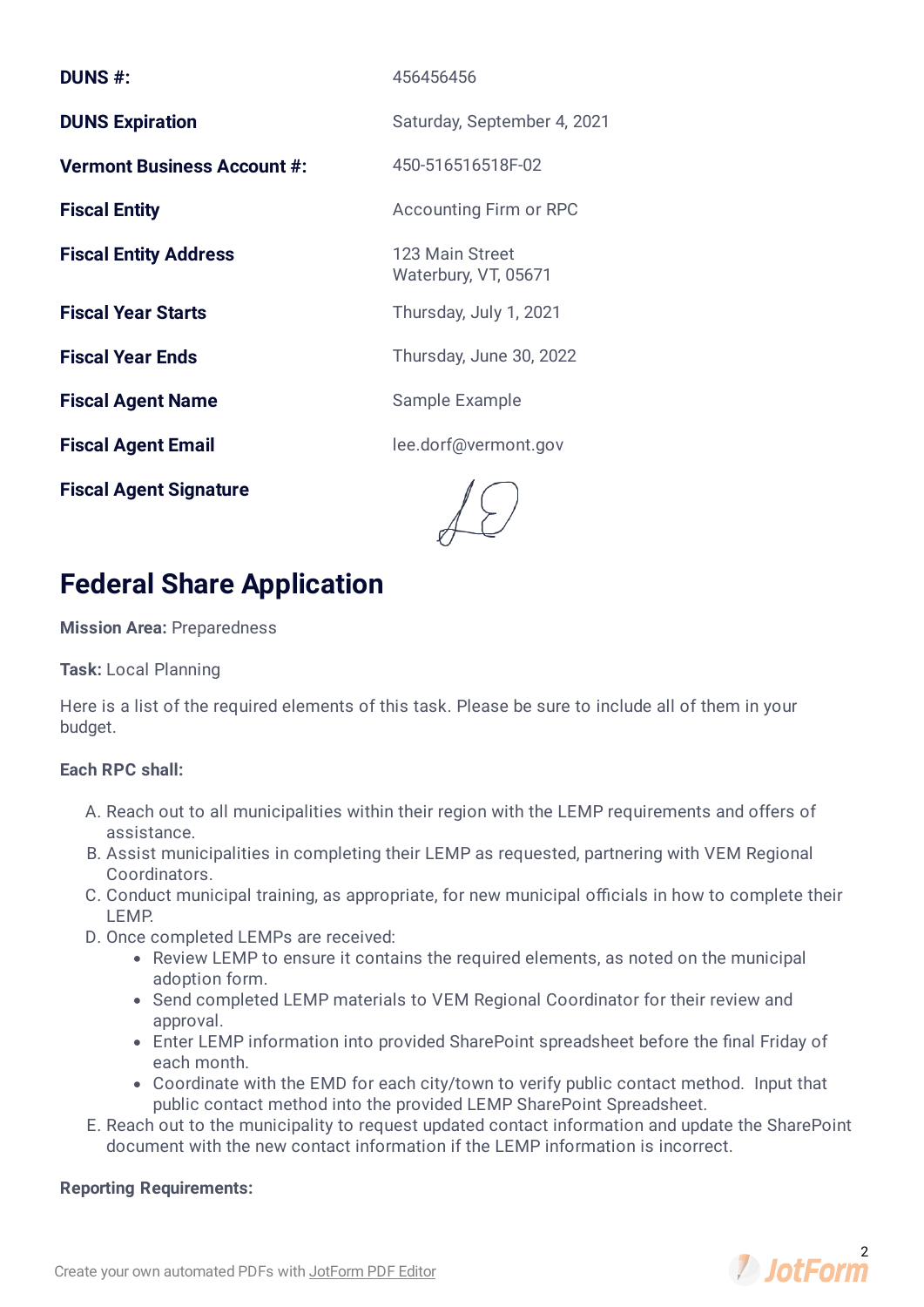- A. Provide a summary in each quarterly report of the number of hours expended, number of completed LEMPs submitted, and major tasks accomplished.
- B. Provide any feedback to VEM Regional Coordinators regarding municipalities which required additional assistance in order to capture any potential problem areas.
- C. Provide LEMP information using the provided SharePoint document, and completed LEMPs to VEM before the final Friday of each month. LEMP spreadsheet update deadlines for the FY21 cycle are:

| Oct 29, 2021 Nov 26, 2021 Dec 31, 2021 |                                                              | $\ $ Jan 28, 2022 $\ $ |
|----------------------------------------|--------------------------------------------------------------|------------------------|
|                                        | Feb 25, 2022 March 25, 2022 April 29, 2022 May 27, 2022      |                        |
|                                        | Uune 24, 2022 July 29, 2022    August 26, 2022 Sept 30, 2022 |                        |

#### **Select all applicable FEMA Core Capabilities you are including in your budget:**

• Operational Coordination • Planning

#### **Provide a brief narrative to explain your proposed work on this task:**

This is where I will explain my proposed work plan for Local Planning in 500 words or less. Describing the goals or milestones to achieve the requirements stated above.

### **Federal Share Application**

#### **Mission Area:** Preparedness

**Task:** Technical Assistance and Education

Here is a list of the required elements of this task. Please be sure to include all of them in your budget.

#### **Each RPC shall:**

- A. Coordinate with the VEM Regional Coordinator to schedule, develop, and conduct crossfunctional emergency management related trainings and/or exercises to meet local needs.
- B. Participate (at least one individual per RPC) in monthly conference calls with VEM staff. (1 hour per meeting)
- C. Participate (at least one individual per RPC) in quarterly regional meetings. These regional meetings will be facilitated by the VEM Regional Coordinator and will be an opportunity to coordinate with other RPCs and the VEM Regional Coordinator serving that region. Each RPC should expect to host one (1) meeting at their office, recognizing that in some regions this may be more or less. (4 hours per quarterly meeting to account for travel time should these be allowable in-person)
- D. Provide technical assistance for communities in emergency preparedness and hazard mitigation to include onboarding for EMDs and EMCs, and presentations for local officials.
- E. Act 166 Inventory of Municipal Public Safety Resources. Act 166 requires that the RPCs generate an inventory of public safety resources in each of the municipalities in their region and supply that inventory back to the municipalities to promote mutual aid awareness. The work must be completed by 12/31/2021. This task should only take one to two hours per municipality.

#### **Select additional optional subtasks you are including in your budget:**

B. Provide Local Emergency Relief Assistance Fund (ERAF) assistance

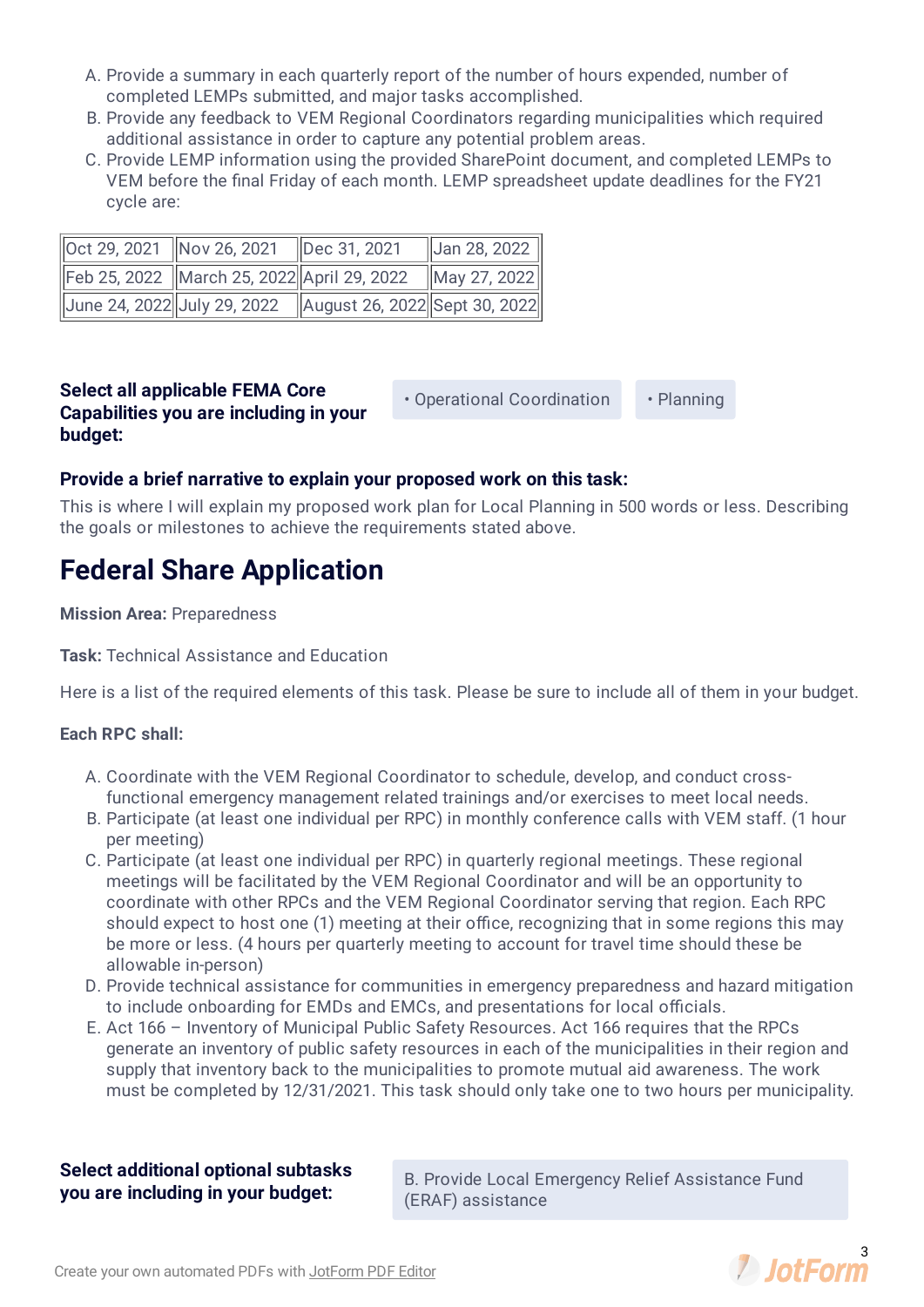E. State Emergency Management Initiatives (as defined) F. Additional local support, including direct requests and invitations. **Select all applicable FEMA Core Capabilities you are including in your budget:** • Operational Coordination • Planning • Public Information and Warning • Economic Recovery

#### **Provide a brief narrative to explain your proposed work on this task. Please include required and optional subtasks in your description.**

This is where I will explain my proposed work plan for Technical Assistance & Education in 500 words or less. Describing the goals or milestones to achieve the requirements stated above.

I will also specifically address the optional elements I am budgeting for. Ex: Plan to work with towns X, Y, and Z on adopted new LHMPs and meet ERAF requirements.

### **Federal Share Application**

#### **Mission Area:** Preparedness

**Task:** Regional Emergency Management Committees

Effective July 1st, 2021, Regional Emergency Management Committees (REMCs) will be established. REMCs will coordinate emergency planning and preparedness activities across their regions to improve local preparation for, response to, and recovery from all-hazard disasters. Within the EMPG FY21 period of performance, RPCs will be the primary entity transitioning LEPCs and EMD Roundtables to REMCs, using the overall REMC concept and program that will be developed by VEM.

#### **Please budget for at least 4 REMC meetings.**

#### **Each RPC shall:**

- A. Develop region-specific REMC structure(s) and procedures with the VEM Regional Coordinator, build and support membership, and plan and coordinate long-term REMC goals and activities.
- B. Perform administrative tasks for the REMC including scheduling meetings, sending invitations, securing a location, soliciting presenters, and completing requirements of Vermont's Open Meeting Law. A minimum of 4 REMC meetings will be held each year.
- C. Support REMC activities in emergency planning and preparedness to improve local preparation for, response to, and recovery from all-hazard disasters.

#### **Reporting Requirements:**

- A. Provide a summary of hours expended, meetings attended or hosted, and progress made towards the REMC transition to include the communities/ partners involved in each quarterly report.
- B. Provide agendas and meeting minutes for REMC meetings hosted along with a quarterly report.

**Select all applicable FEMA Core Capabilities you are including in your budget:**

• Operational Coordination • Planning

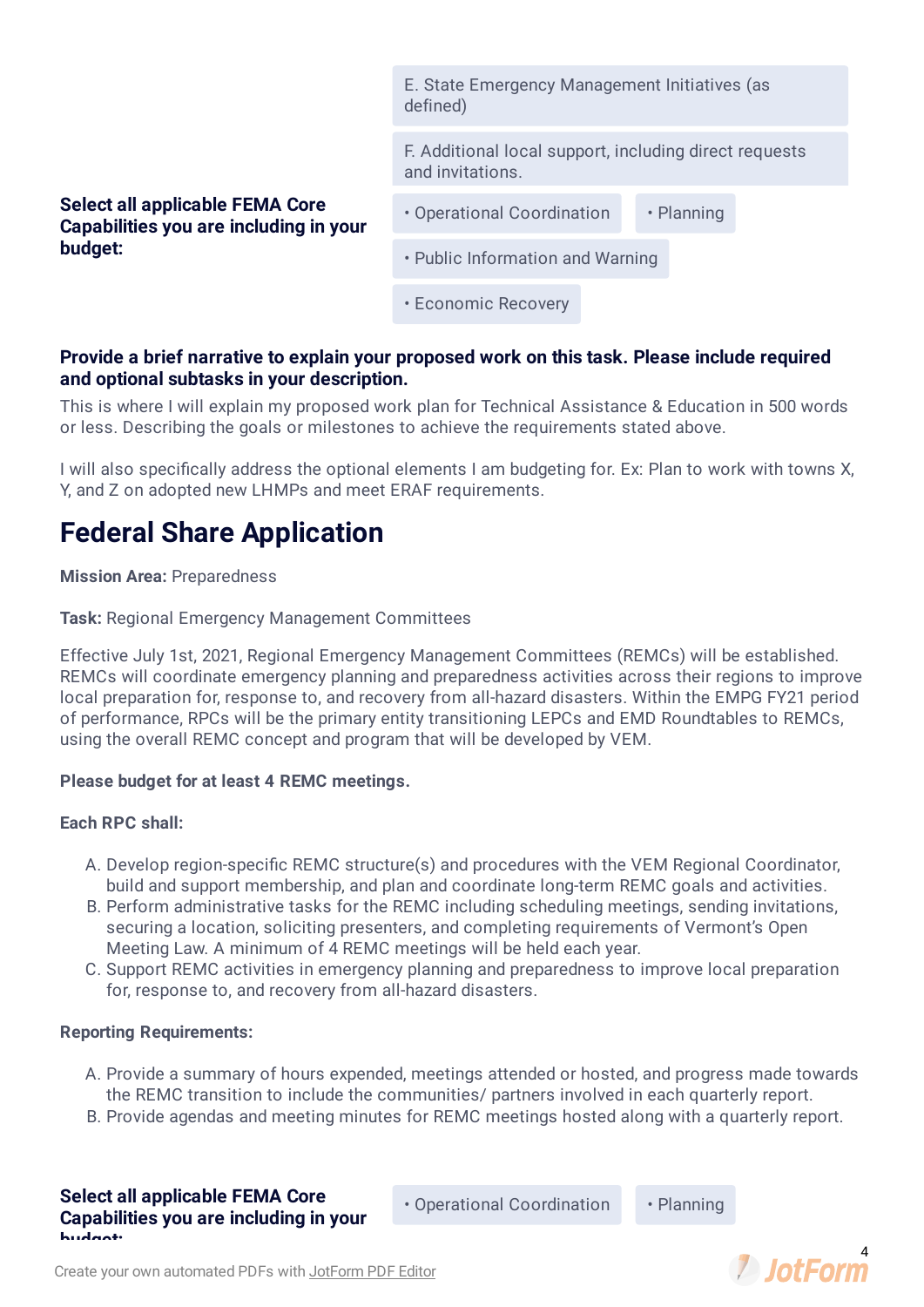#### **Provide a brief narrative to explain your proposed work on this task:**

This is where I will explain my proposed work plan for Regional Emergency Management Committees in 500 words or less. Describing the goals or milestones to achieve the requirements stated above.

### **Federal Share Application**

#### **Mission Area:** Response

**Task:** Statewide Emergency Response

#### **Each RPC shall:**

- A. Ensure each individual identified as SEOC support is trained to the SEOC Section Staff level in accordance with the May 2021 SEOC Training Curriculum.
- B. Ensure each individual identified as a Local Liaison is familiar with the Local Liaison reporting process. RPCs may reach out to the VEM Planning Section to provide an overview of the Local Liaison process to any RPC staff identified as a Local Liaison.
- C. Ensure that by the end of the award period of performance, at least one individual (of the three qualified individuals identified) has GIS experience sufficient to serve as a Mapping and Display Specialist in the SEOC. Other roles can be in the Mission and Resource Support, Situational Awareness, or Planning Sections and will be determined based on SEOC need. RPCs should budget a minimum of 10 and a maximum of 40 hours total for each of the 3 identified staff members to complete trainings as identified in the SEOC Training Curriculum.
- D. Budget 8 hours for each individual identified as SEOC support to participate in one SEOC exercise per year. This time will include any pre- and post-exercise briefings. Participation over this amount will be completed as funding allows.
- E. Participate in after action meetings and in the improvement planning process for any SEOC activations. This may include meetings and/or conference calls relating to Local Liaison activations or exercises/ incidents which required RPC personnel within the SEOC. Budget 8 hours plus applicable travel time per individual in attendance.

#### **Reporting Requirements:**

- A. Provide verification of RPC points of contact (even if no change) in each quarterly report, or as changes occur. Notifying VEM of changes to points of contact should not wait until the quarterly report, but at a minimum should be updated quarterly. RPCs shall ensure both Local Liaisons and SEOC staff are identified. Minimum contact information should include name, phone, email, and roles the individual can fill in the SEOC, and trainings (as outlined in the SEOC Training Curriculum) they will need to take to accomplish this. Provide number of hours (based on the number of training hours per course) each staff member will be using towards this task.
- B. Provide the number of hours and staff participation in State AAR/IPs in each quarterly report.

#### **Select all applicable FEMA Core Capabilities you are including in your budget:**

- Operational Coordination
- Public Information and Warning
- Intelligence and Information Sharing

#### **Provide a brief narrative to explain your proposed work on this task:**

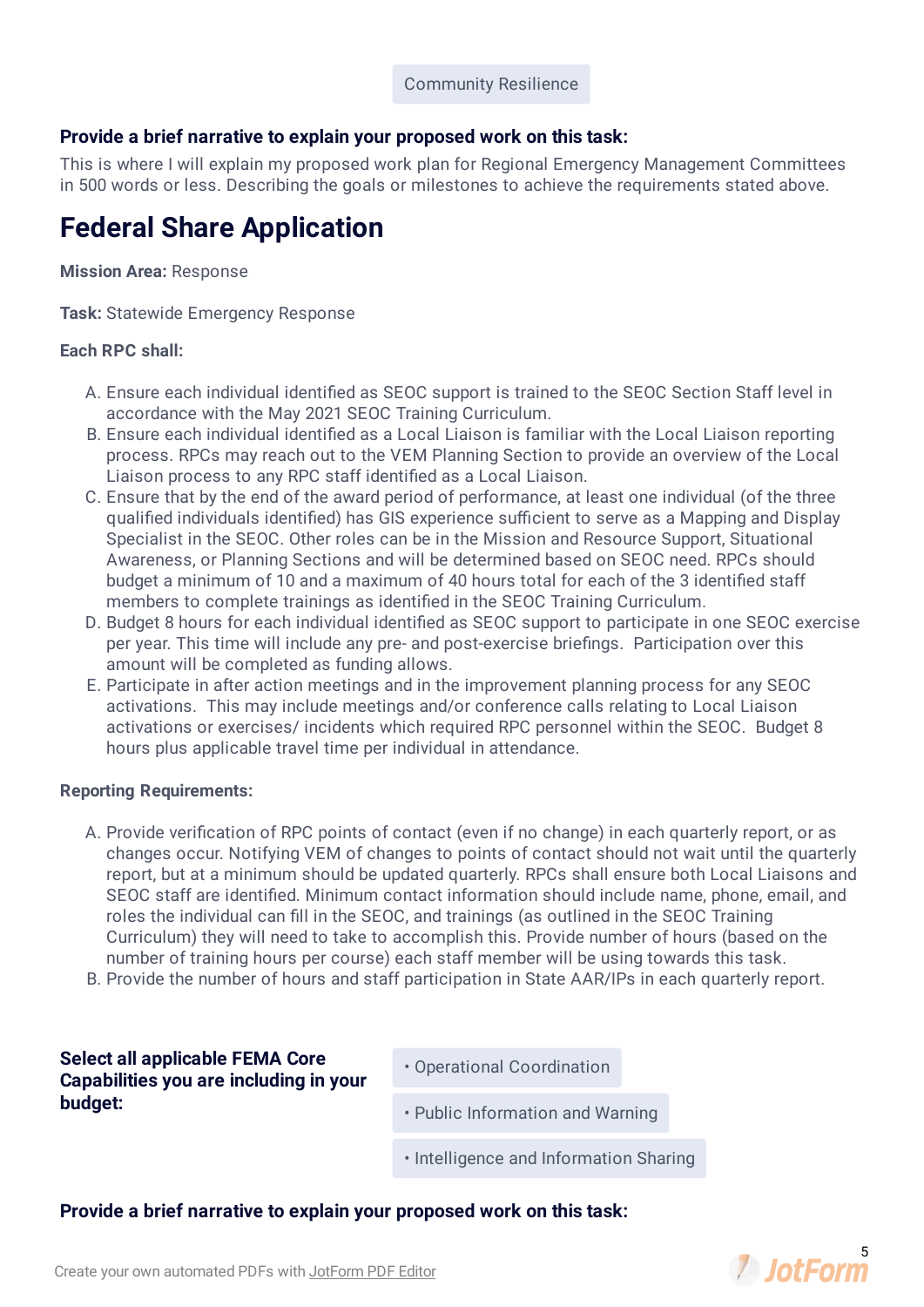This is where I will explain my proposed work plan for Statewide Emergency Response Preparation in 500 words or less. Describing the goals or milestones to achieve the requirements stated above.

### **Federal Share Budget**

**FED** SHARE: Please define your DIRECT COST budget for each task. Please entry information **into the table and it will populate the eld below. You will need to calculate the indirect costs after.**

|                                                                                          | <b>Salaries and</b><br><b>Benefits</b> | <b>Contractual</b> | <b>Supplies</b> | <b>Travel and</b><br><b>Mileage</b> | <b>Equipment</b> | <b>Other Direct</b><br><b>Costs</b> |  |  |  |
|------------------------------------------------------------------------------------------|----------------------------------------|--------------------|-----------------|-------------------------------------|------------------|-------------------------------------|--|--|--|
| <b>Task 1: Local</b><br><b>Planning</b>                                                  | 10000                                  | $\overline{0}$     | 100             | 200                                 | $\overline{0}$   | $\overline{0}$                      |  |  |  |
| Task 2:<br><b>Technical</b><br><b>Assistance</b><br>and Education                        | 15000                                  | 5000               | 300             | 200                                 | $\overline{0}$   | 75                                  |  |  |  |
| Task 3:<br><b>Regional</b><br><b>Emergency</b><br><b>Management</b><br><b>Committees</b> | 7500                                   | $\boldsymbol{0}$   | 300             | 300                                 | $\boldsymbol{0}$ | 75                                  |  |  |  |
| Task 4:<br><b>Statewide</b><br><b>Emergency</b><br><b>Response</b>                       | 7500                                   | $\overline{0}$     | 100             | 300                                 | $\overline{0}$   | $\overline{0}$                      |  |  |  |
| <b>FED SHARE: Salaries and Benefits</b><br><b>Total</b>                                  |                                        |                    | 40000           |                                     |                  |                                     |  |  |  |
| <b>FED SHARE: Contractual Total</b>                                                      |                                        |                    | 5000            |                                     |                  |                                     |  |  |  |
| <b>FED SHARE: Supplies Total</b>                                                         |                                        |                    | 800             |                                     |                  |                                     |  |  |  |
| <b>FED SHARE: Travel and Mileage Total</b>                                               |                                        |                    | 1000            |                                     |                  |                                     |  |  |  |
| <b>FED SHARE: Equipment Total</b>                                                        |                                        |                    | $\mathbf 0$     |                                     |                  |                                     |  |  |  |
| <b>FED SHARE: Other Direct Costs Total</b>                                               |                                        |                    | 150             |                                     |                  |                                     |  |  |  |
| <b>FED SHARE: TOTAL Direct Costs</b>                                                     |                                        |                    | 46950           |                                     |                  |                                     |  |  |  |
| Indirect Rate (%)                                                                        |                                        |                    | 58%             |                                     |                  |                                     |  |  |  |
| <b>FED SHARE: Indirect Costs</b>                                                         |                                        |                    | 27231           |                                     |                  |                                     |  |  |  |

### **Match Application (50% non-federal share)**

#### **Please describe to planned EMPG match activities to support this application.**

This is where I will describe the activities I plan to do with match funds. These must be EMPG-related tasks. This can be hard match (cash), soft match (cash), or soft match (in kind).

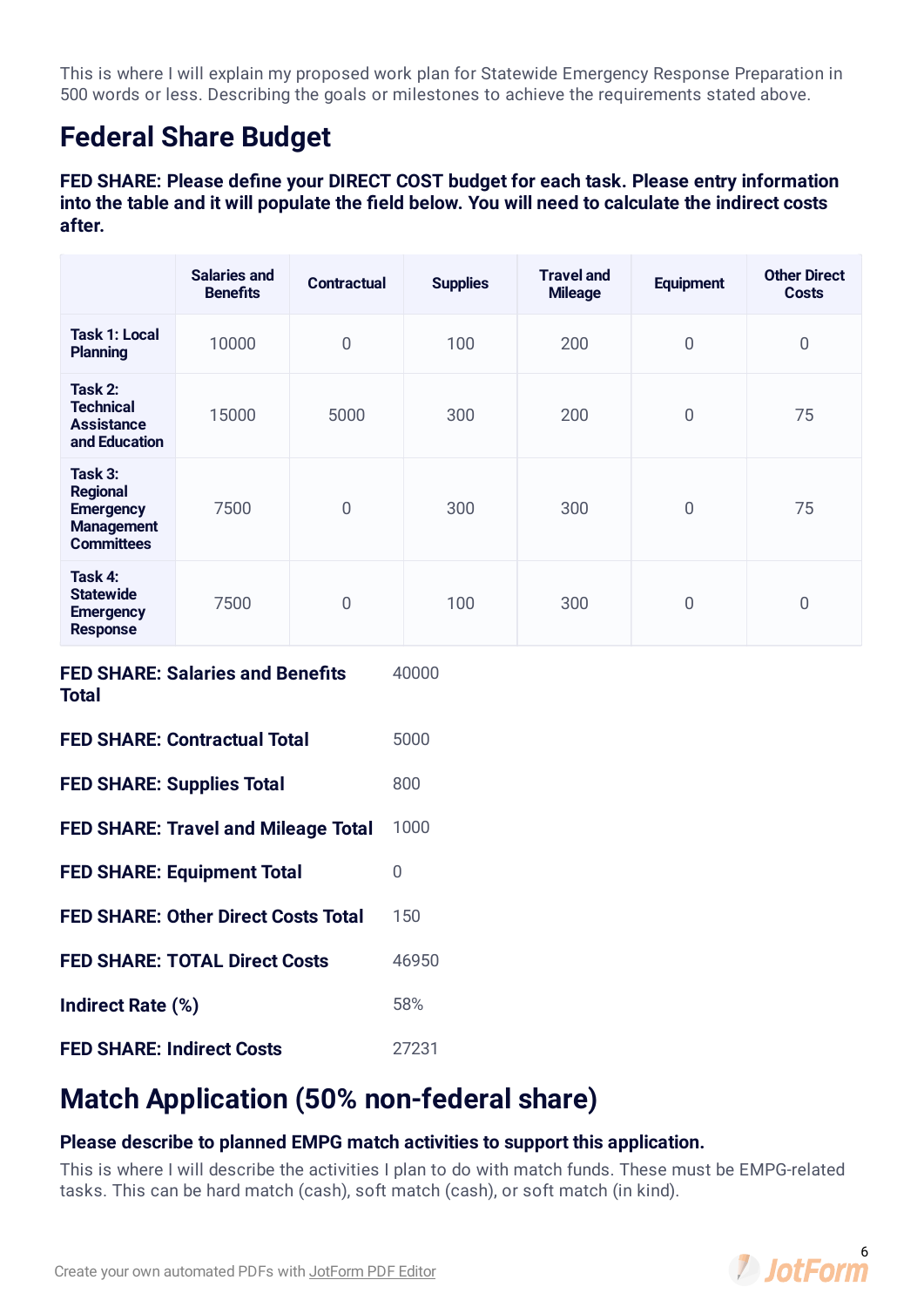#### **MATCH: Please define your DIRECT COST budget for each task.**

|                                        | <b>Match</b><br><b>Type</b> | <b>Match</b><br><b>Source</b>             | <b>Salaries</b><br>and<br><b>Benefits</b> | <b>Contract</b><br>ual | <b>Supplies</b> | <b>Travel</b><br>and<br><b>Mileage</b> | <b>Equipmen</b><br>t | <b>Other</b><br><b>Direct</b><br><b>Costs</b> |  |  |
|----------------------------------------|-----------------------------|-------------------------------------------|-------------------------------------------|------------------------|-----------------|----------------------------------------|----------------------|-----------------------------------------------|--|--|
| <b>Match</b><br>Source #1              | Hard<br>(cash)<br>match     | <b>ACCD</b>                               | 10000                                     | 10000                  | $\overline{0}$  | 500                                    | $\overline{0}$       | $\bf 0$                                       |  |  |
| <b>Match</b><br>Source #2              | Soft<br>(cash)<br>match     | <b>AOT</b>                                | 15000                                     | 7500                   | 950             | 1000                                   | $\overline{0}$       | $\overline{0}$                                |  |  |
| <b>Match</b><br>Source #3              | In-kind<br>match            | Meeting<br>attendan<br>ce                 | $\mathbf 0$                               | $\mathbf 0$            | $\mathbf 0$     | 1000                                   | $\bf 0$              | 1000                                          |  |  |
| <b>Match</b><br>Source #4              |                             |                                           |                                           |                        |                 |                                        |                      |                                               |  |  |
| <b>Match</b><br>Source #5              |                             |                                           |                                           |                        |                 |                                        |                      |                                               |  |  |
|                                        |                             | <b>MATCH: Salaries and Benefits Total</b> |                                           | 25000                  |                 |                                        |                      |                                               |  |  |
| <b>MATCH: Contractual Total</b>        |                             |                                           |                                           | 17500                  |                 |                                        |                      |                                               |  |  |
| <b>MATCH: Supplies Total</b>           |                             |                                           |                                           | 950                    |                 |                                        |                      |                                               |  |  |
| <b>MATCH: Travel and Mileage Total</b> |                             |                                           |                                           | 2500                   |                 |                                        |                      |                                               |  |  |
| <b>MATCH: Equipment Total</b>          |                             |                                           | $\mathbf 0$                               |                        |                 |                                        |                      |                                               |  |  |
| <b>MATCH: Other Direct Costs Total</b> |                             |                                           |                                           | 1000                   |                 |                                        |                      |                                               |  |  |
| <b>MATCH: TOTAL Direct Costs</b>       |                             |                                           |                                           | 46950                  |                 |                                        |                      |                                               |  |  |
| Indirect Rate (%)                      |                             |                                           |                                           | 58%                    |                 |                                        |                      |                                               |  |  |
| <b>MATCH: Indirect Costs</b>           |                             |                                           |                                           | 27231                  |                 |                                        |                      |                                               |  |  |

### **Required Attachments**

To meet the Code of Federal regulations, the Vermont Department of Public Safety (DPS) requires all agencies to complete a financial risk assessment survey (**<https://www.surveymonkey.com/r/VTDPSrisksurvey>**). This should be completed by your agency's fiscal agent annually.

**Date last DPS Financial Risk Assessment submitted?**

Monday, August 2, 2021

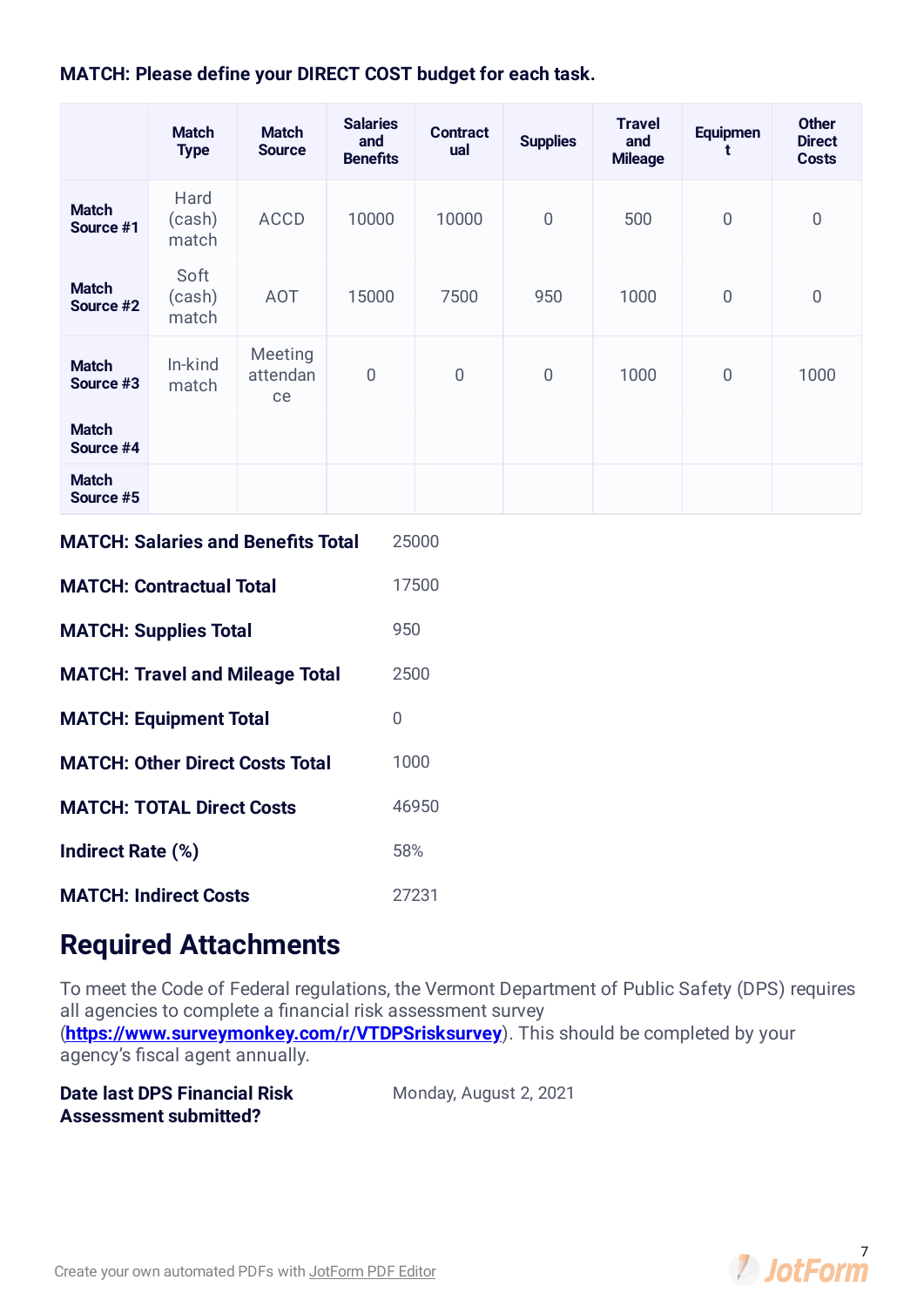**Certicate of Insurance (COI) pdf** VEM Plan and [Procedures](https://www.jotform.com/uploads/LeeDorf/211526229519153/5046354207619782371/VEM%20Plan%20and%20Procedures%20Initiation%20and%20Approval.pdf) Initiation and Appr… **Indirect Rate Memo pdf** Local Liaison Southern VT Report [07-30-21.pdf](https://www.jotform.com/uploads/LeeDorf/211526229519153/5046354207619782371/Local%20Liaison%20Southern%20VT%20Report%2007-30-21.pdf) **Procurement Policy pdf** Comcast\_8773 50 028 [0119840\\_06282021.pdf](https://www.jotform.com/uploads/LeeDorf/211526229519153/5046354207619782371/Comcast_8773%2050%20028%200119840_06282021.pdf)

### **Application Summary**

| <b>Proposed Budget: Salaries and</b><br><b>Benefits Total</b>        | 65000  |
|----------------------------------------------------------------------|--------|
| <b>Proposed Budget: Contractual Total</b>                            | 22500  |
| <b>Proposed Budget: Total Personnel</b><br><b>Services</b>           | 87500  |
| <b>Proposed Budget: Supplies Total</b>                               | 1750   |
| <b>Proposed Budget: Travel and Mileage</b><br><b>Total</b>           | 3500   |
| <b>Proposed Budget: Equipment Total</b>                              | 0      |
| <b>Proposed Budget: Other Direct Costs</b><br><b>Total</b>           | 1150   |
| <b>Proposed Budget: TOTAL Indirect</b><br><b>Costs</b>               | 54462  |
| <b>Proposed Budget: TOTAL Operating</b><br><b>Expense</b>            | 60862  |
| <b>Proposed Budget: TOTAL Program</b>                                | 148362 |
| <b>Proposed Budget: Local Match</b><br><b>Required (Minimum 50%)</b> | 74181  |
| <b>Proposed Budget: Total Federal</b><br><b>Subgrant Amount</b>      | 74181  |
|                                                                      |        |

### **Submit Application**